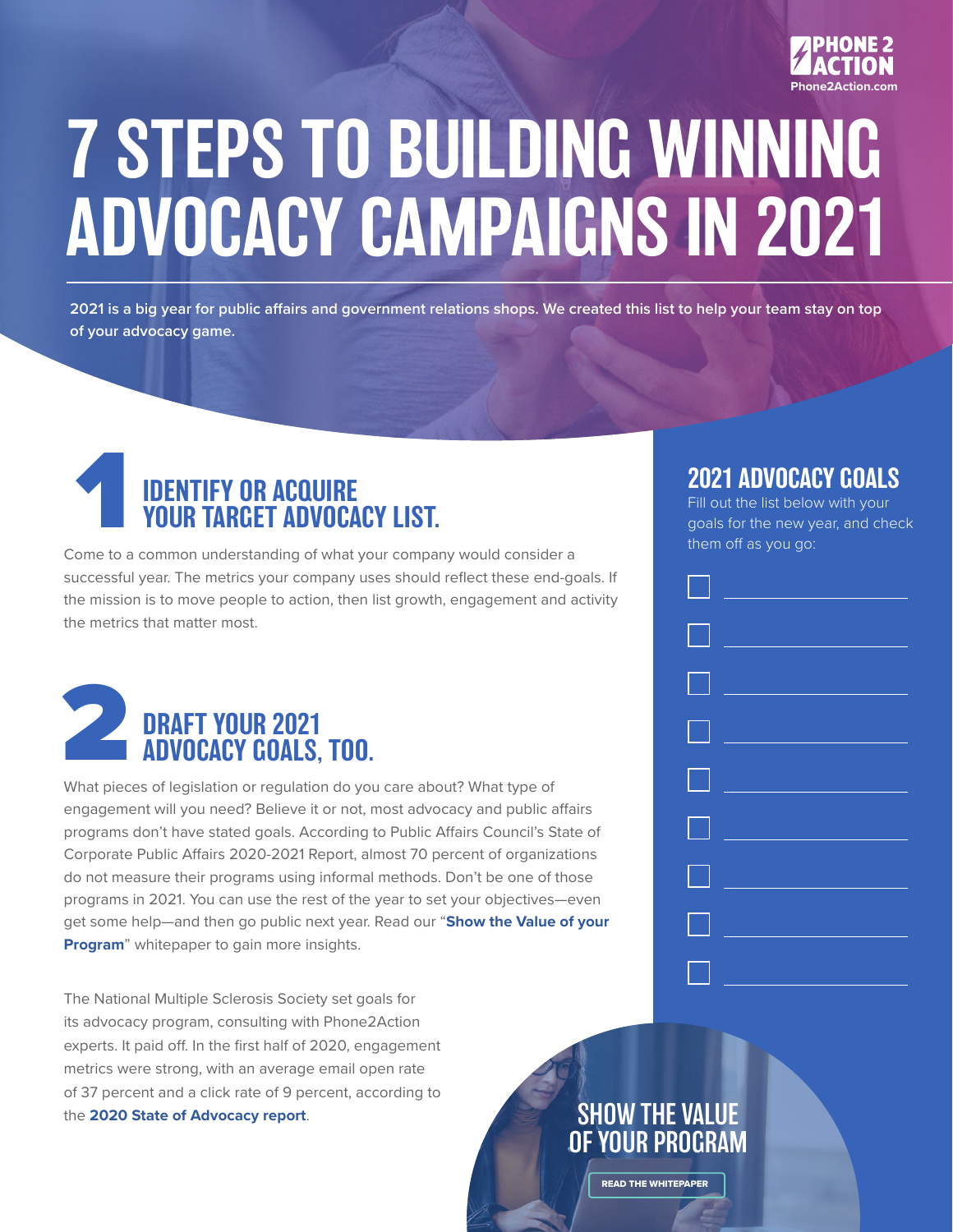### GIVE YOUR ADVOCATES A PLACE TO CONDUCT SIMPLE ACTIONS. **3 GIVE YOUR ADVOCATES A PLACE TO<br>CONDUCT SIMPLE ACTIONS.**<br>EMPLOYEE ADVOCATES AND THE VALUE OF

**[Branded action pages, action centers and action widgets](https://www.li.me/respect-the-ride#pledge)**—all of them mobile responsive—allow people to easily get involved. Signing a pledge or a petition is a good example. To see how Chevron has carefully built a network of employees, retirees, partners and friends of the company, **[download the case study](https://phone2action.com/resource/chevron/)**.

### [EMPLOYEE ADVOCACY](https://phone2action.com/resource/chevron/)

READ THE CASE STUDY

# [MOBILIZING WITH PURPOSE](https://phone2action.com/resource/national-restaurant-association/) READ THE CASE STUDY

### MOTIVATE YOUR ADVOCATES TO TAKE HIGH-VALUE ACTIONS. 4

Once they have engaged on easy-to-take actions and you have their contact information, it's time to do more serious education and make some elevated requests. Send them targeted campaigns with sharp design elements. Ask them to write letters. Collect personal stories. Done right, your supporters will generate unique and proprietary content.

There's no better example than the National Restaurant Association, which pushed its campaigns surrounding the pandemic far beyond its membership. The association motivated almost 200,000 people to take action, sending more than 500,000 messages to public officials. **[Read the case study](https://phone2action.com/resource/national-restaurant-association/)**.



Whether you call them super advocates, ambassadors or grasstops influencers, every organization has supporters who go beyond the basics to support the mission. By tracking the volume and quality of high-value actions, you'll find your super advocates. They are the ones who take the most action. Overlay campaign finance data to find out who donate to lawmakers (and may therefore have a relationship), and you have a whole new dimension.

Expedia Group does this well. In one campaign using super advocates, they saw an open rate of 76 percent, a click rate of 48 percent and a conversion rate of 32 percent. That's right—almost a third took action. **[Read the case study](https://phone2action.com/resource/expedia/)**.

[THE RIGHT TOOL FOR THE TASK: HOW](https://phone2action.com/resource/expedia/)  EXPEDIA GROUP'S ADVOCACY EMAIL PROGRAM EXCELS

READ THE CASE STUDY